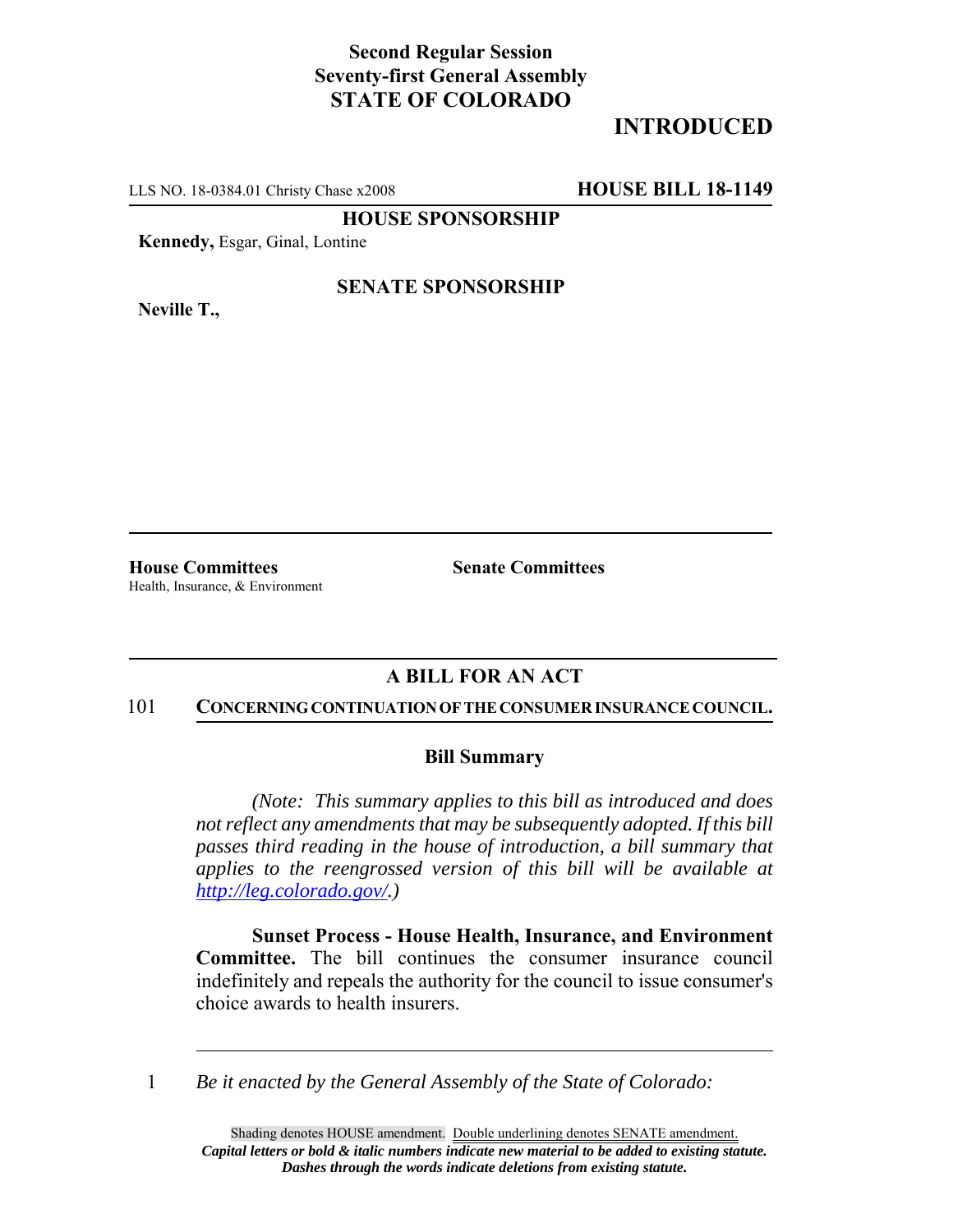**SECTION 1.** In Colorado Revised Statutes, 10-1-133, **repeal** 2 (5.5) and (6) as follows:

 **10-1-133. Consumer insurance council - creation - advisory body - appointment of members - meetings.** (5.5) The council may issue an annual consumers' choice award to a health insurance carrier that has achieved the lowest rates, highest benefits ratio, and lowest complaint ratio for each line of insurance. In choosing the carrier to receive the award, the council may also consider carrier-provided consumer education, the extent of collaboration with the community to meet the 10 needs of the people the carrier serves, health care transparency, health 11 care innovation, the extent of consumer choice regarding health care 12 plans, and other relevant consumer-related choices as determined by the council.

 (6) This section is repealed, effective July 1, 2018; except that, prior to its repeal, the council shall be reviewed pursuant to section  $16 \quad 2 - 3 - 1203, \text{C.R.S.}$ 

 **SECTION 2.** In Colorado Revised Statutes, 2-3-1203, **repeal** 18  $(6)(a)(I)$  as follows:

 **2-3-1203. Sunset review of advisory committees - legislative declaration - definition - repeal.** (6) (a) The following statutory authorizations for the designated advisory committees will repeal on July 1, 2018:

23 (I) The consumer insurance council created in section 10-1-133, 24  $C.R.S.$ ;

 **SECTION 3. Effective date.** This act takes effect July 1, 2018. **SECTION 4. Safety clause.** The general assembly hereby finds,